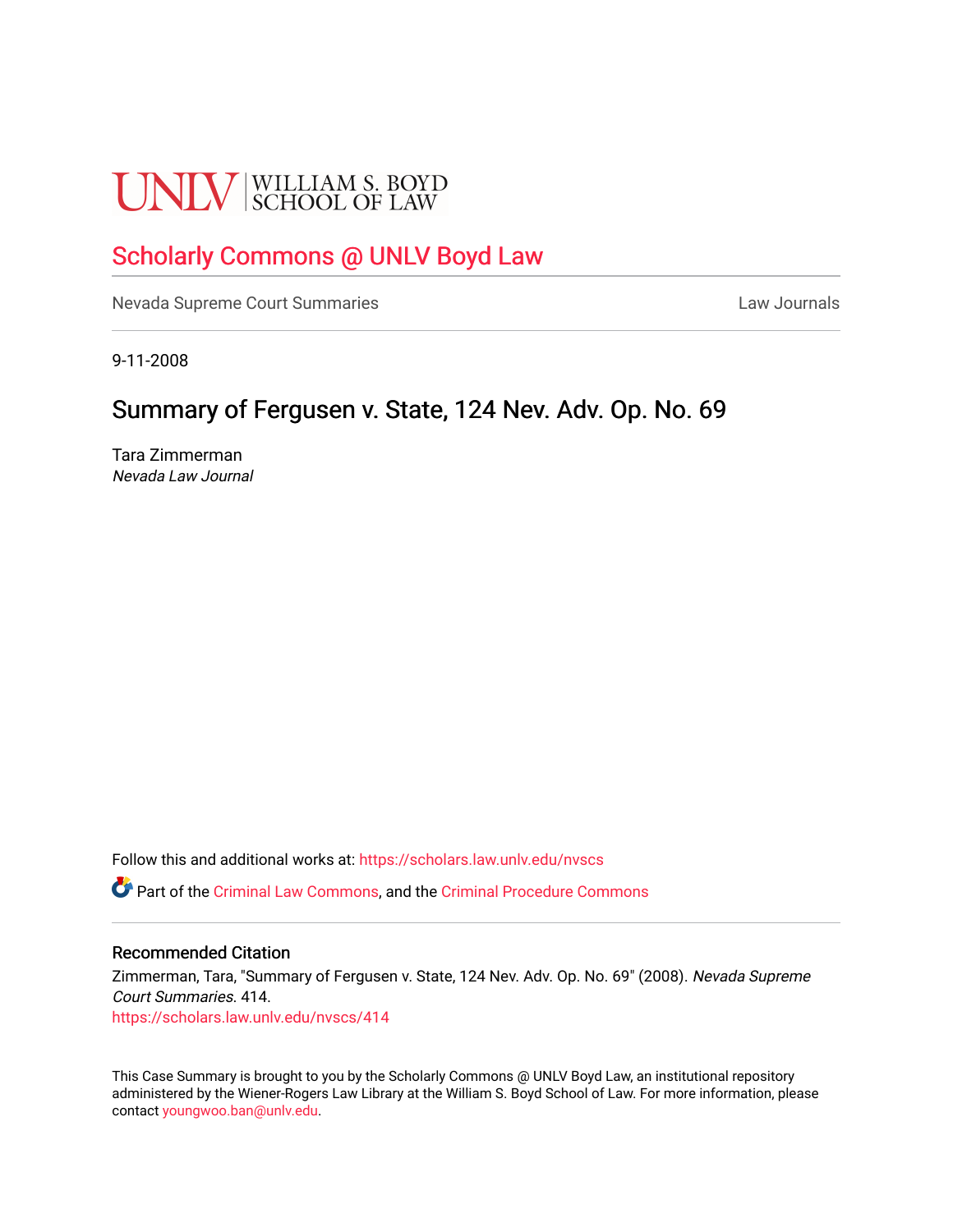## *Fergusen v. State*, 124 Nev. Adv. Op. No. 69 (Sept. 11, 2008)<sup>1</sup>

### **CRIMINAL LAW – COMPETENCY TO STAND TRIAL**

#### **Summary**

 Appeal from a judgment of conviction, upon jury verdict, of one count each of burglary, sexual assault, robbery, and first-degree kidnapping.

#### Disposition/ Outcome

Reversed the judgment of conviction and remanded this matter for a new trial, so long as Fergusen is found to be competent to stand trial.

#### Factual and procedural History

In 2003, Fergusen was charged with burglary, sexual assault, robbery, and first-degree kidnapping.<sup>2</sup> In 2005, Fergusen's defense counsel filed a motion to declare Nevada's competency standard unconstitutional. At the hearing, defense counsel stated that two psychologists had deemed Fergesen incompetent to stand trial. In response, the district court ordered Fergesen be sent to Lake's Crossing Center for a competency determination.3

 In 2005, the Eighth Judicial District Court assigned the determination of all competency matters to Eighth Judicial District Court Judge Jackie Glass (Department 5). Thus, when Fergusen returned from Lake's Crossing, Department 5 handled the proceedings related to his competency. Fergusens' defense counsel was unable to be present at these court proceedings. The deputy public defender who was "covering" for Fergusen's defense attorney asked for a continuance. The court denied this request and went ahead with the competence hearing. At the hearing, the district court received a report which stated that three doctors at Lake's Crossing had deemed Fergusen competent to stand trial. Based on this, Department 5 determined Fergusen to be competent and ordered the case to proceed to trial. Fergusen's trial was assigned to Eighth Judicial District Court Judge Stewart L. Bell (Department 7).

 During a status check hearing in Department 7, defense counsel informed the district court that, prior to Fergusen being sent to Lake's Crossing, they had planned on presenting evidence that Fergusen could never be deemed competent to stand trial. Also, defense counsel informed the district court that they had not received the Lake's Crossing report relied on during the Department 5 competency hearing.<sup>4</sup> The trial court informed defense counsel that they could

<sup>1</sup> By Tara Zimmerman

<sup>&</sup>lt;sup>2</sup> After he was bound over to district court for trial, many continuances relating to Fergusen's competency were granted throughout 2004 and 2005.

<sup>3</sup> Lake's Crossing Center is a mental health facility operated by the Division of Mental Health and Developmental Services of the Department of Health and Human Services (Division).

<sup>4</sup> Nearly two months after this status check, defense counsel informed Department 5 that they still had not received the report from Lake's Crossing. However, at a later hearing, defense counsel informed the court that their office had received the report sometime earlier and that it apparently was not transferred to the deputy public defender assigned to Fergusen's case.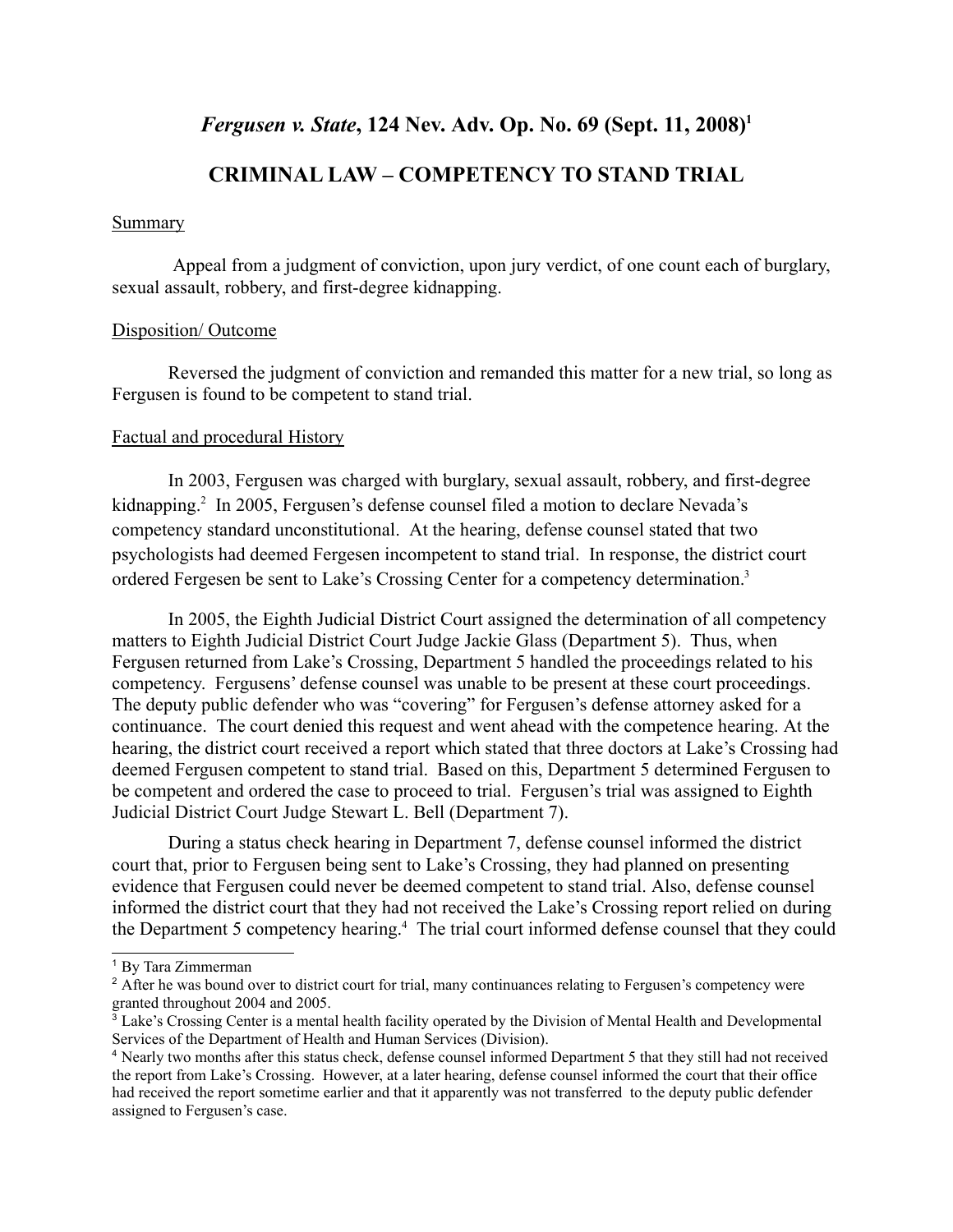file a motion arguing that Fergusen could never be deemed competent, but, it would be considered by Department 5. Nearly two months later, defense counsel filed a motion for a hearing as to competency challenging the report made by the Lake's Crossing treatment team.

The hearing was conducted in Department 5. At the hearing, the State objected to the motion as untimely.<sup>5</sup> After hearing arguments, Department 5 decided it would grant defense counsel's motion for a hearing as to competency prior to Fergusen's trial date set by Department 7.6,7 Subsequently, however, Department 5 notified the parties that it had reconsidered its decision and was no longer going to grant the motion.<sup>8</sup> At the subsequent hearing, Department 5 found that Fergusen was competent to stand trial and thus, a hearing as to competency was not warranted. The court based its decision on its review of the Lake's Crossing report and reports from the detention center. They further stated that despite defense counsel's assertion that Fergusen was unable to aid and assist in his defense, Fergusen did not meet the standard for incompetency under **Dusky v. United States.**<sup>9</sup> Defense counsel objecting to Department 5's findings and filed an offer of proof and affidavit under seal with respect to what defense counsel would have shown if there had been a hearing as to competency.

 Fergusen's case was consequently, transferred back to Department 7. Defense counsel filed another motion for a competency hearing.<sup>10</sup> Department 7 held a hearing on the new motion. At the hearing, Department 7 denied defense counsel's motion because Department 5 had previously found defense counsel's arguments to be without merit and Fergusen to be competent to stand trial. Defense counsel subsequently filed a writ petition with the Supreme Court of Nevada, which was ultimately denied.<sup>11</sup>

Shortly before trial, defense counsel orally informed Depertment 7 that they were having Fergusen see some psychologists who would possibly deem him incompetent to stand trial. Department 5 informed the parties that it would not consider evidence relating to competency from doctors who were not appointed by Department 5. Further, despite defense counsel's reiteration that Fergusen was not communicating with counsel, the district court ordered that trial would proceed as scheduled.

 On the first day of trial, defense counsel filed a motion to strike all the rulings made by Department 5 and to compel a *de novo* hearing as to Fergusen's competency. Defense counsel argued that the district court should have stricken Department 5's rulings because Department 5 had attempted to file an amicus curiae brief in the defense's writ petition, therefore, Department

<sup>9</sup> 363 U.S. 402 (1960)

<sup>&</sup>lt;sup>5</sup> The state also argued that it had been informed by the detention center that Fergusen had been requesting documents to aid in his defense and was hoarding his medications in order to sell them. This, they argue is evidence of his competency. Additionally, the state argued that defense counsel had not presented any new reports and were incorrectly basing their challenge on evaluations that occurred prior to Fergusen's evaluation at Lake's Crossing.

<sup>&</sup>lt;sup>6</sup> The Court reasoned that because it had considered untimely motions in other cases, it would do so here as well. <sup>7</sup> Additionally, Department 5 offered to provide a subpoena or court order allowing defense counsel to obtain Fergusen's "day-to-day treatment" reports from Lake's Crossing.

<sup>&</sup>lt;sup>8</sup> The Judge held a chambers conference, in which the court apparently asked defense counsel to provide additional reasons to justify a competency hearing. Defense counsel argued that Fergusen was incompetent because he did not have the present ability to aid and assist defense counsel. Five days later, Department 5 held a hearing to make a record of what had taken place during the chambers conference.

<sup>&</sup>lt;sup>10</sup> Defense counsel made the same arguments as they had in the previous motion considered by Department 5, and additionally argued that counsel had to file their first motion without the benefit of the Lake's Crossing report and that no formal findings of competency had been made by the district court.

<sup>11</sup> Fergusen v. Dist Ct., Docket No. 47159 (Order Denying Petition, July 27, 2006)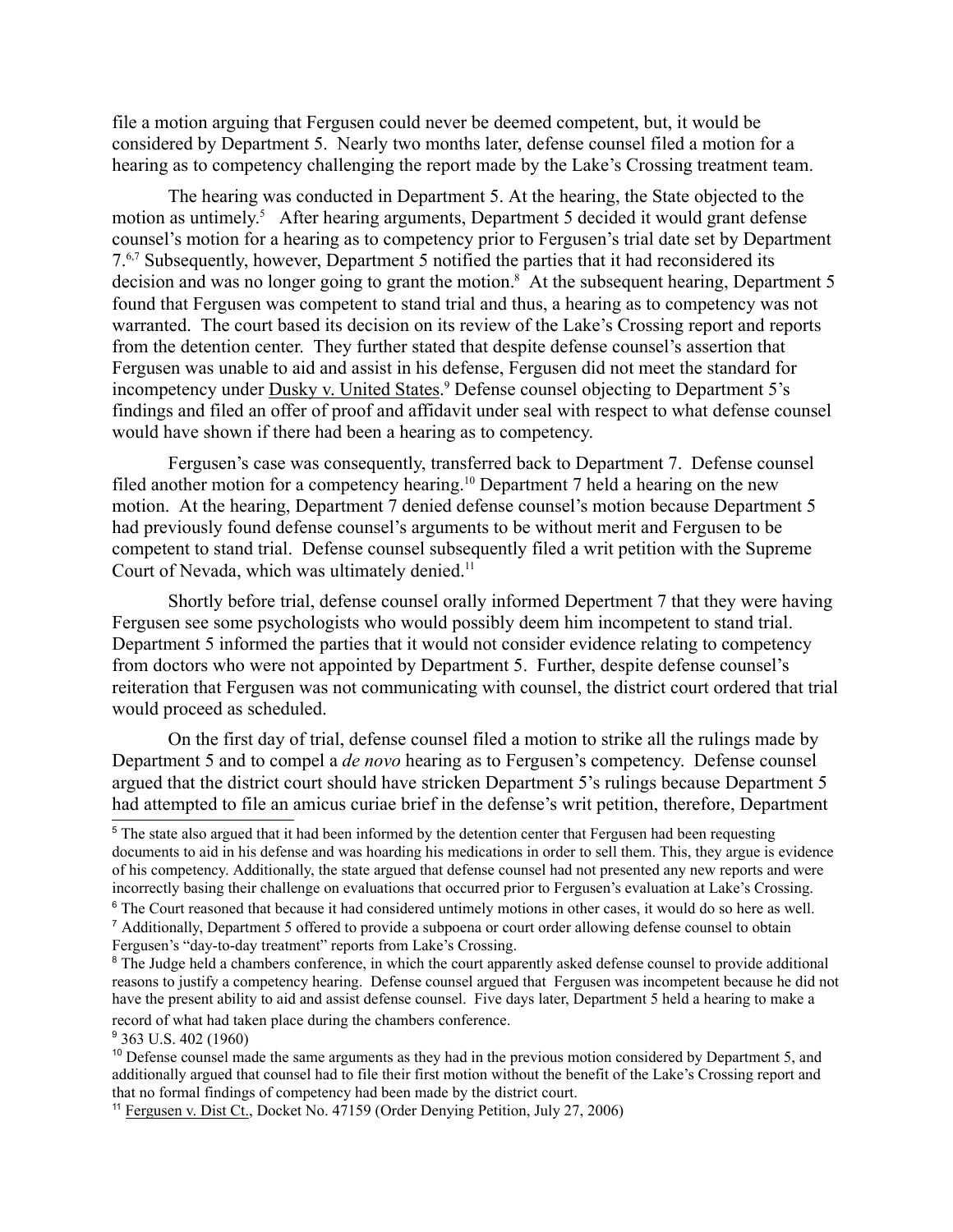5 had manifested bias and prejudice. Further, defense counsel maintained that Fergusen was still not able to consult with defense counsel. The district court allowed defense counsel to file their motion to strike, but did not consider it. Defense counsel thereafter requested a stay and filed another writ petition seeking the Supreme Court's intervention, which was denied

Fergusen was found guilty of all charges at the jury trial. At sentencing, defense counsel requested a continuance because they were unable to review the parole and probation report with Fergusen. Defense counsel also asked the district court for additional time to allow Fergusen to undergo a psychiatric evaluation and further asserted that Fergusen needed to be sent back to Lake's Crossing pursuant to Nevada's competency statutes. The district court disagreed.<sup>12</sup> Consequently, the district court sentenced Fergusen, and this appeal followed.

#### Discussion

#### Determination of all competency issues by Department 5

Fergusen argued that Nevada law does not authorize the Eighth Judicial District Court to delegate the adjudication of all competency matters to Department 5. Specifically, Fergusen contended that EDCR 1.33 does not specifically provide for the assignment of all competency matters to a particular district court judge. The Court determined that under EDCR 1.30(b)(5), 1.60(a), and 3.10(b), the chief judge of the Eighth Judicial District has the discretion to assign the determination of all competency matters to Department 5. And, while EDCR 1.33 does not explicitly provide for a specialized competency court division, it does not limit the chief judge's authority under EDCR 1.30(b)(5), 1.60(a), and 3.10(b).

 Next, the court concluded that the determination of a defendant's ongoing competency during trial must vest with the trial judge assigned to adjudicate the matter. In reaching this conclusion, the court adhered to the holding of the United States Supreme Court decision, Drope v. Missouri.<sup>13</sup> Thus, the court concluded that any assignment of a competency determination to a different competency judge during trial would violate Drope v. Missouri because "a trial judge is the only adjudicator who can, among other things, assess firsthand a defendant's present ability to consult with his or her lawyer and determine whether a defendant's present behavior and demeanor during trial demonstrate that he or she is not competent to stand trial."14

#### The right to a hearing as to competency

Fergusen argued that the district court erred by not affording him a hearing to challenge the report as to competency under NRS 178.455 and NRS 178.460 after he returned from Lake's Crossing.15 Further, Fergusen argued that this refusal violated his due process rights to a hearing constitutionally guaranteed under Pate v. Robinson.<sup>16</sup> Fergusen additionally argued that he

<sup>&</sup>lt;sup>12</sup> The court noted that Fergusen had engaged in conversations with the district court every day while waiting for defense counsel's arrival in the courtroom and based on its daily conversations with Fergusen, the district court determined that defense counsel's request to send Fergusen back to Lake's Crossing was not warranted.

<sup>13</sup> 420 U.S. 162, 181 (1975) (stating that while a defendant may be competent at the commencement of trial, the trial court must always be alert to circumstances suggesting a change that would render the defendant incompetent to stand trial). The court recognized that "evidence of a defendant's irrational behavior, his demeanor at trial, and any prior medical opinion on competence to stand trial" are relevant factors in assessing competency. *Id.* at 180. <sup>14</sup> *Fergusen v. State,* 124 Nev. Adv. Op. No. 69 (Sept. 11, 2008) (emphasis in original).

<sup>15</sup> Under NRS 178.460, Fergusen would be allowed to examine and contest the report prepared by Lake's Crossing, 16 383 U.S. 375 (1966)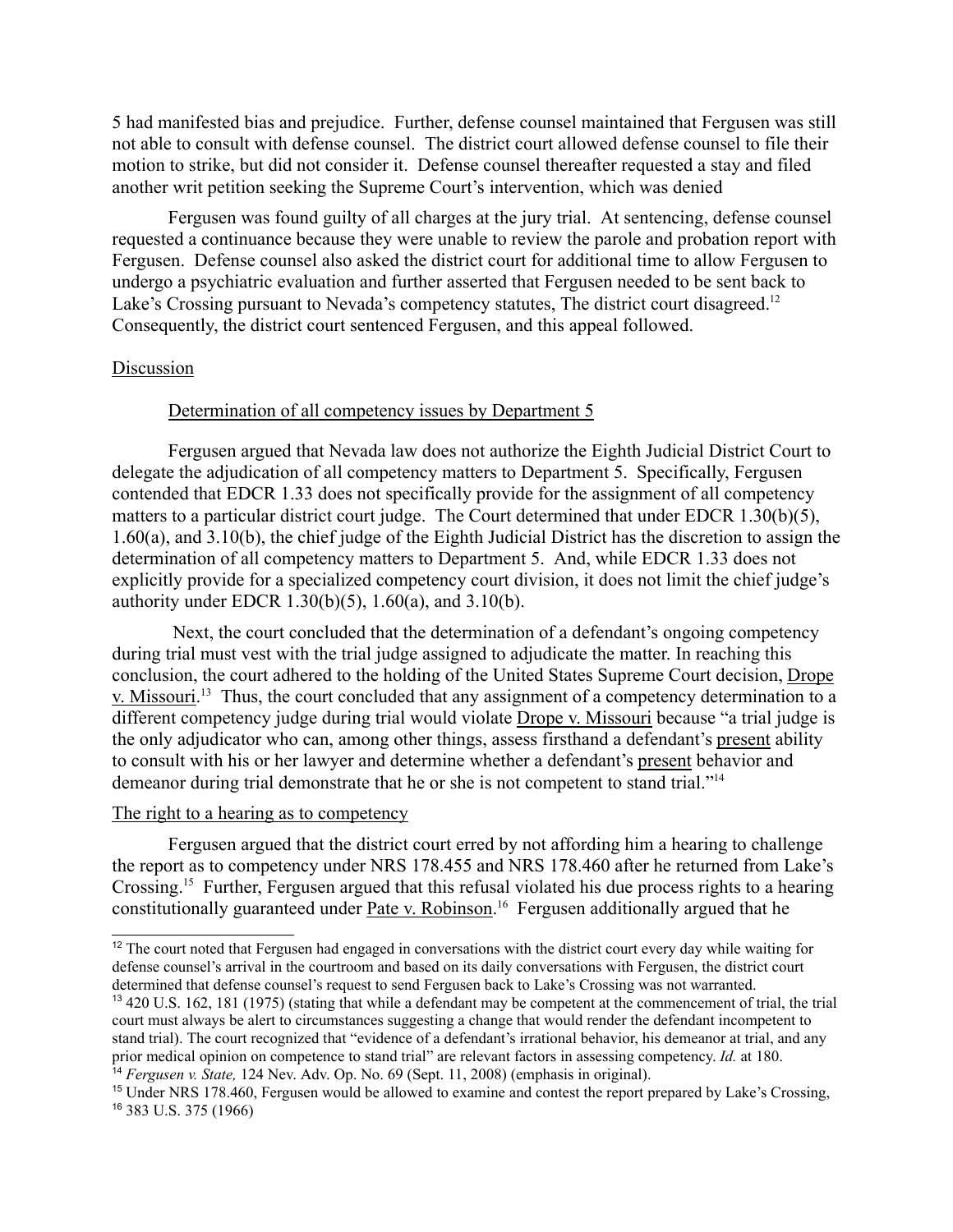should have been afforded a hearing because his counsel had raised competency concerns as to his ability to aid and assist counsel at that time. Finally, Fergusen argued that because his counsel was not present at the proceeding that had taken place upon his return from Lake's Crossing, that proceeding was a "sham."

In response, the State argued that Fergusen's request for a hearing under NRS 178.460 was untimely. Additionally, the State argued that a hearing as to competency was not required because, under Morales v. State,<sup>17</sup> a hearing as to competency is only required when there is reasonable doubt as to the defendant's competency. The State argued that defense counsel failed to present evidence that amounted to reasonable doubt because all the evidence relied upon in defense counsel's motion for a competency hearing was supported by medical findings that were made prior to Fergusen's commitment to Lake's Crossing. Thus, the State contended that a hearing as to competency was not warranted.

In Morales, the Supreme Court reiterated its holding in Melchor-Gloria v. State,<sup>18</sup> and stated that "[w]here there is reasonable doubt regarding a defendant's competency, a district court's failure to order a competency evaluation constitutes an abuse of discretion and a denial of due process."19 Further, under Nevada law, a district court is required to suspend proceedings against a defendant at any time during the proceedings, "if doubt arises as to the competence of the defendant."20 When a defendant is deemed incompetent and sent to a facility for a competency evaluation, the Administrator of the Division is required to submit a report.<sup>21</sup> NRS 178.460 provides that "the judge shall hold a hearing" concerning the Administrator's report if such a hearing is requested within 10 days of receiving the report.<sup>22</sup> Thus, upon a timely request, the district court must afford a defendant a hearing after his return from a mental health facility to allow counsel to examine and contest the report prepared by the treatment team.

The court concluded that the district court abused its discretion in denying Fergusen's request for a continuance at the hearing after his return from Lake's Crossing. The court reasoned that while Fergusen did have an attorney present with him, the deputy public defender present was not his attorney. As such, the court held that Fergusen had not been afforded a meaningful opportunity to confer with his counsel prior to the hearing. Thus, the court concluded that Fergusen was denied a meaningful opportunity to be heard and was denied the meaningful opportunity to challenge the findings made in the Lake's Crossing report.23

The court further concluded that Department 5 abused its discretion in not granting a hearing as to competency upon defense counsel's motion. The court noted that the motion may have been untimely under NRS 178.460, however, a competency hearing was warranted because defense counsel had presented evidence that raised sufficient reasonable doubt as to Fergusen's competency to stand trial. As such, the court ultimately concluded that Department 5 should

<sup>17</sup> 116 Nev. 19, 992 P.2d 252 (2000)

<sup>18</sup> 99 Nev. 174, 660 P.2d 252 (2000),

<sup>&</sup>lt;sup>19</sup> 116 Nev. at 22, 992 P.2d at 254 (citing Ford v. State, 102 Nev. 126, 133, 717 P.2d 27, 31-32 (1986) and Melchor-Gloria, 99 Nev. at 180, 660 P.2d at 113); see also Pate, 383 U.S. at 385.

 $20$  NRS 178.405(1).

 $21$  NRS 178.455(1).

<sup>&</sup>lt;sup>22</sup> The Court also noted that evidence received at every stage of the competency proceedings may be relevant to the defendant's competency and should be considered at such a competency hearing. Calvin v. State 122 Nev. 1178, 1183, 147 P.3d 1097, 1100 (2006).

<sup>&</sup>lt;sup>23</sup> See Grannis v. Ordean, 234 U.S. 385, 394 (1914) ("The fundamental requisite of due process of law is the opportunity to be heard.").